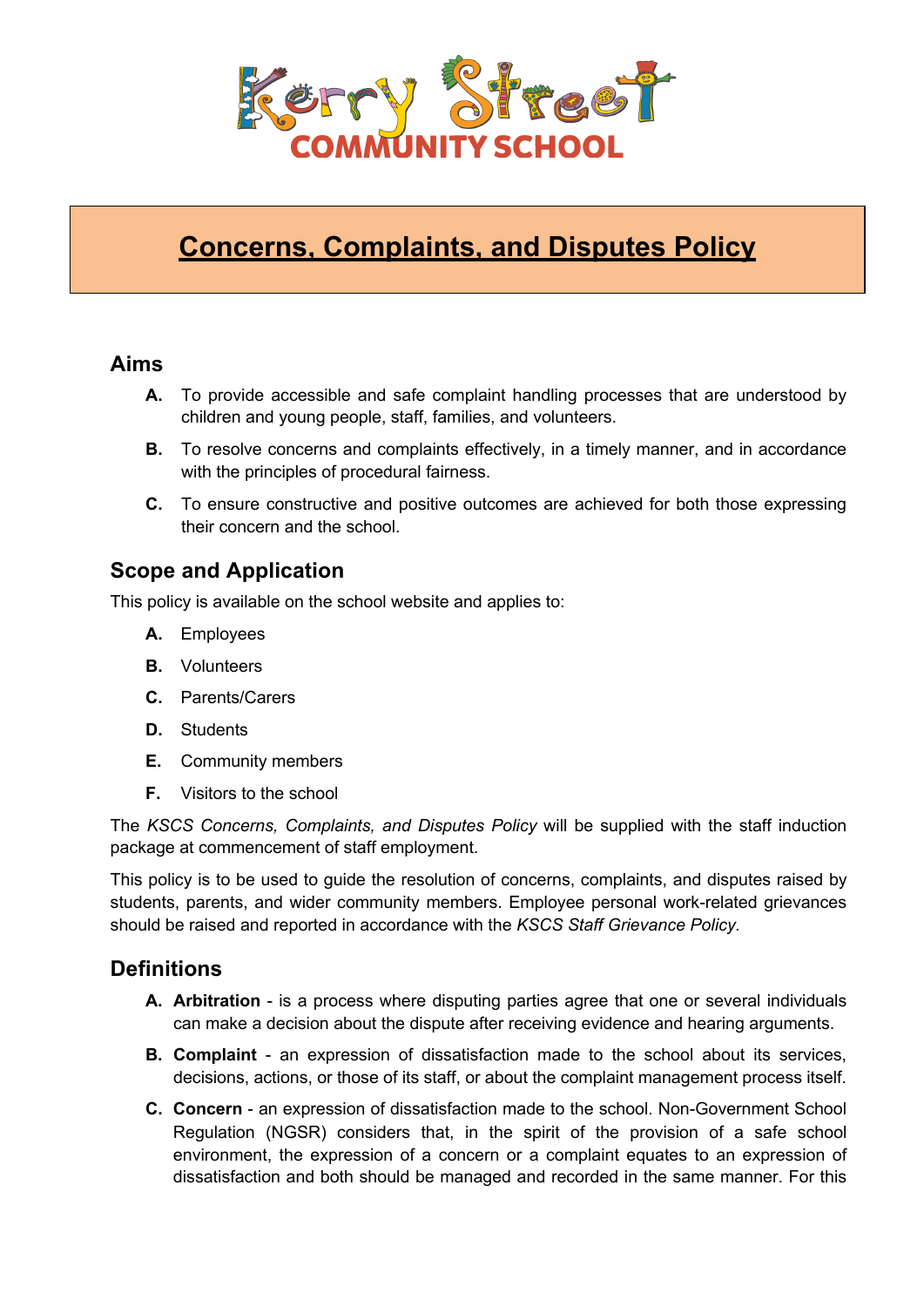reason, throughout this document, the use of the terms concern and complaint are used interchangeably.

- **D. Conciliation Committee**  a committee comprising of school personnel, where parties discuss issues to reach an agreement. The Conciliation Committee may offer advice and potential solutions.
- **E. Culturally Safe Complaint Handling Process**  one which overcomes cultural barriers and taboos to disclosure, provides culturally appropriate means of making complaints, is managed by people who are aware of and sensitive to potential complainant's culture and cultural attitudes, including those arising from historical trauma and mistrust of authorities, and which facilitates access to culturally-appropriate therapeutic and other services as required.
- **F. Dispute** is a pursued unresolved complaint that has been escalated, either internally and/or externally to the school.
- **G. Mediation**  a structured discussion between the complainant/s and respondent/s and a third party (mediator) designed to work through issues in a process to reach a resolution. Mediation may not be appropriate in all cases and is a voluntary resolution option.
- **H. Resolution** an outcome of a complaint that is satisfactory to both parties.
- **I. Rules of Procedural Fairness** these rules require:
	- **1.** a hearing appropriate to the circumstances;
	- **2.** lack of bias;
	- **3.** evidence to support a decision; and
	- **4.** inquiry into matters in dispute.
- **J. Support person**  a person who the complainant or respondent elects to be supported by in the resolution process. The support person does not participate in the process but can be present at meetings or interviews.
- **K. Workplace Grievance** an issue, concern, or complaint raised by an employee that relates to actions or behaviour of another employee, a part of the organisation, a policy, or a decision.

# **Principles**

- **A.** Kerry Street Community School values the partnership between the School and parents/carers and encourages open communication to best meet the needs of our students. Suggestions and comments from parents and guardians are welcome and any complaints and concerns that may be raised are taken seriously.
- **B.** Kerry Street Community School is committed to prioritising the safety and wellbeing of students and the provision of a child focused concerns and complaints process. We recognise that it is critical to empower children and young people to understand their rights, to report problems and concerns, and effectively support them to address issues.
- **C.** We aim to make the complaints management process simple and accessible to all. This policy provides guidance on who is the most appropriate person to contact with a concern or complaint, though people may bring a concern or complaint to any member of staff.
- **D.** Each complaint will be addressed on its merits, in an equitable, impartial, objective, unbiased, and confidential manner.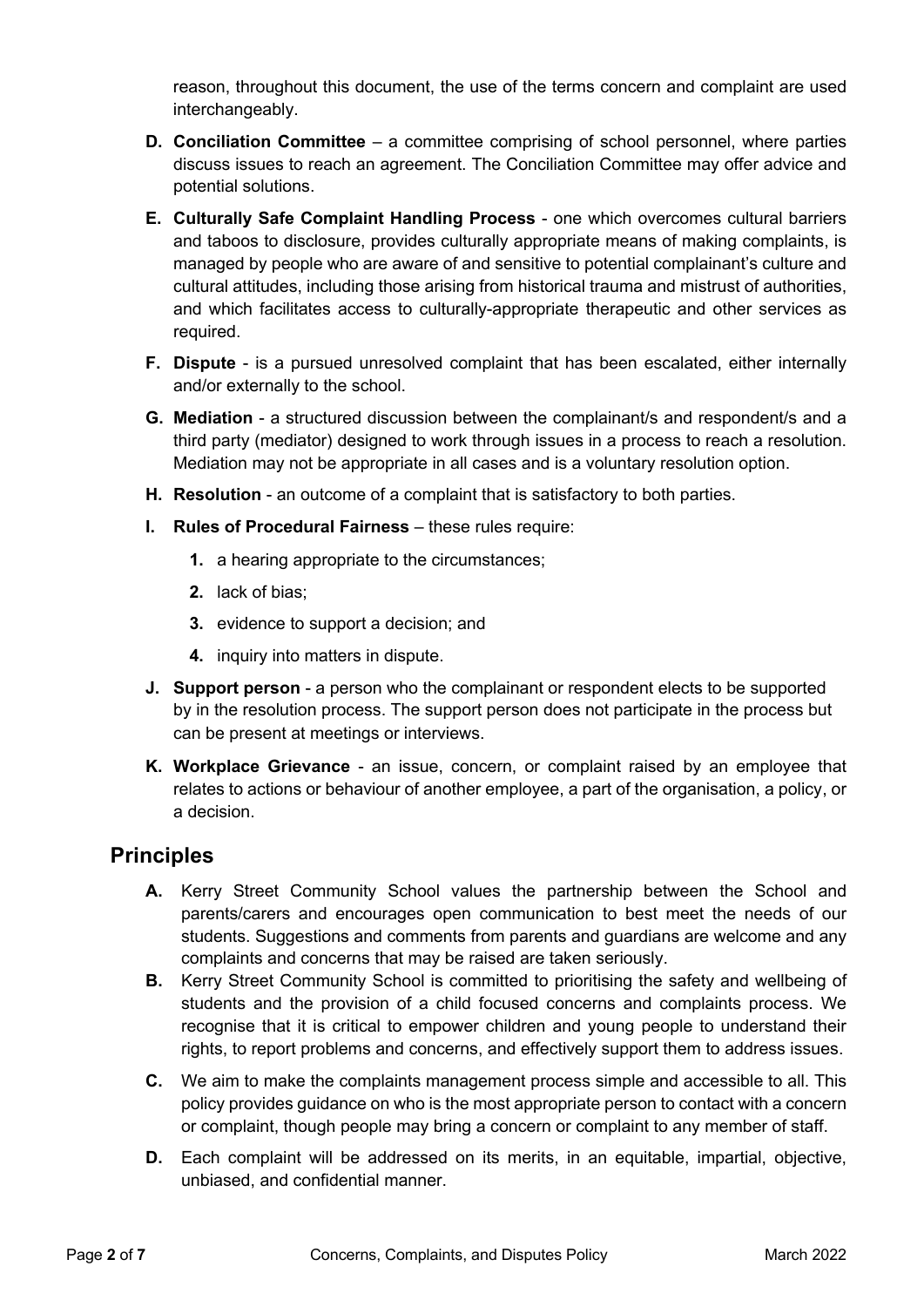- **E.** When handling complaints, KSCS will ensure that reporting, record keeping, privacy, and employment law obligations are met.
- **F.** Any person who has lodged a complaint, or is a witness to a complaint, will not be discriminated against or victimised. It is also not acceptable for students to receive adverse treatment because they or their parents have raised a complaint.
- **G.** Staff will receive relevant training to ensure the handling of complaints is appropriate. In general, the nature and extent of an investigation will be proportionate to the seriousness of the complaint.
- **H.** The school will undertake regular analysis of complaints received to identify causes and systemic failures to inform continuous improvement.

# **Responsibilities**

#### **A. Board Members**

- **1.** Review and update this policy in consultation with relevant parties.
- **2.** Oversee the monitoring of concerns and complaints for patterns and trends and ensuring appropriate action is implemented.
- **3.** Participate as part of the Conciliation Committee if required.
- **4.** Receive concerns and complaints from the school community and forwarding to relevant personnel.

#### **B. Board Chair**

- **1.** Receive and deal with all concerns and complaints relating to Governance matters.
- **2.** Receive and deal with all concerns and complaints relating to the Principal.
- **3.** Assist members of the school community to clarify and decide on options regarding unresolved concerns, complaints, and disputes.
- **4.** In consultation with the Principal and/or the Board and in agreement with complainant/s determine the membership of the Conciliation Committee.
- **5.** Refer community members to appropriate external agencies if required.
- **6.** Ensure the Board Complaints Register and complaint records (relating to complaints received by the Chair/Board) are maintained and stored confidentially.

#### **C. Conciliation Committee**

**1.** Receive and deal with all unresolved concerns, complaints, and disputes brought to its attention.

#### **D. Principal**

- **1.** Oversee the implementation of this policy including ensuring the school community feels comfortable to give feedback, raise a concern, or make a complaint, in a positive way, to the appropriate person.
- **2.** Oversee the development, implementation, and monitoring of a Child-Friendly Complaints Procedure.
- **3.** Ensure all staff receive training in handling of concerns and complaints.
- **5.** Receive concerns and complaints from the school community and forwarding to relevant personnel.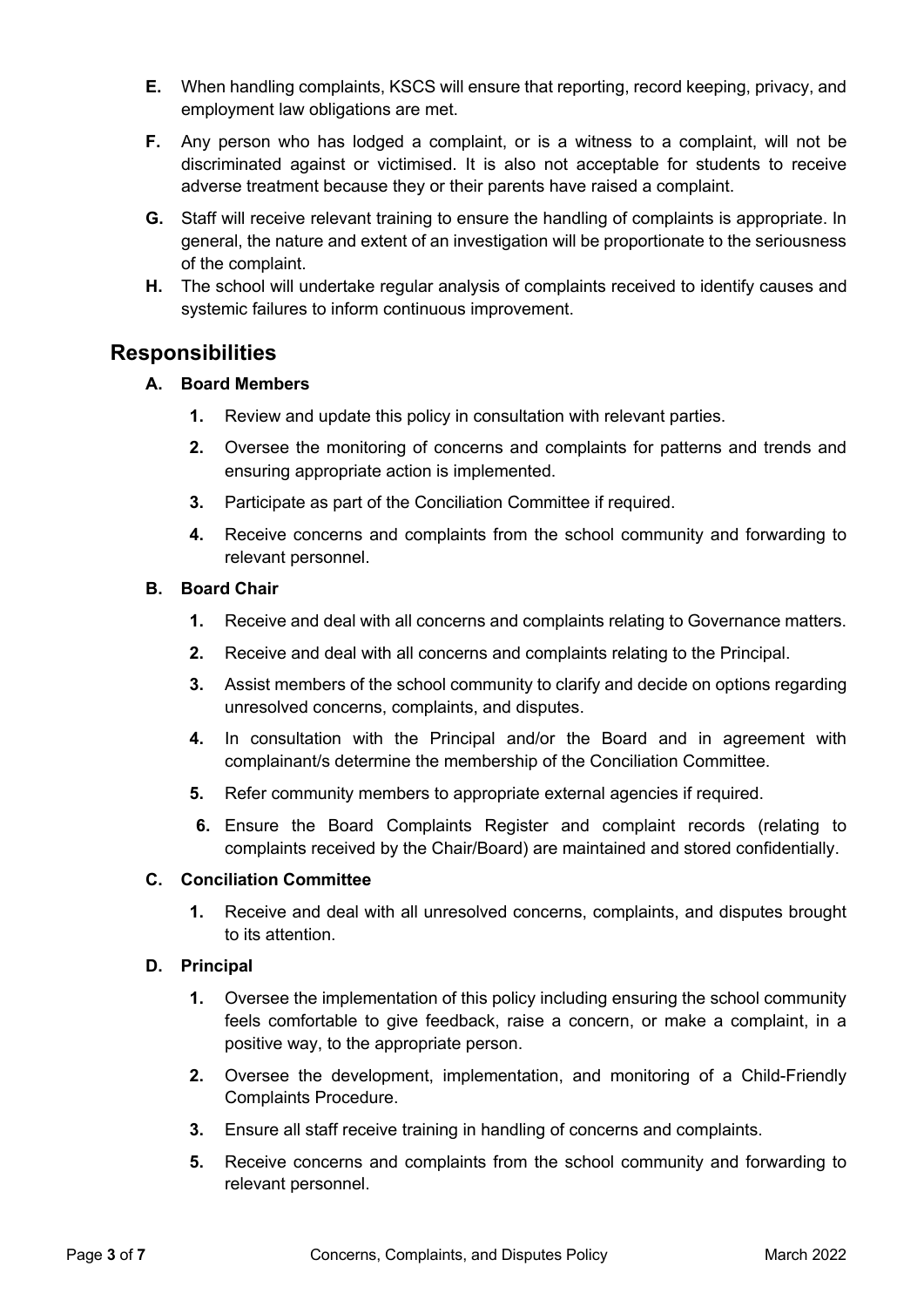- **4.** Receive and deal with all unresolved concerns, complaints, and disputes brought to their attention.
- **6.** Ensur complaints involving child safety and wellbeing are dealt with through the *KSCS Child Safety and Wellbeing Policy* and grooming and child abuse are reported appropriately.
- **5.** Ensure complaints concerning staff misconduct are dealt with through the *KSCS Staff Conduct and Discipline Policy*.
- **6.** Facilitate the access of appropriate support for school community members who lodge a complaint and receive a complaint if required.
- **7.** Facilitate and participate in mediation and/or arbitration if requested and ensuring relevant staff members can participate as required.
- **8.** Ensure all concerns and complaints are followed through to a resolution and follow up occurs to ensure solutions remain satisfactory.
- **9.** Forward unresolved concerns, complaints, and disputes to the Board Chair.
- **10.** Be available to the Board Chair and Conciliation Committee to assist in resolving a complaint.
- **11.** Ensure that reporting, record keeping, privacy, and employment law obligations are met.
- **12.** Record concerns and complaints and facilitating termly reviews with staff.
- **13.** Monitor trends in concerns and complaints and addressing underlying issues within the school.
- **14.** Reporting regularly to the Board on patterns, trends, and actions taken.

#### **E. Wellbeing Coordinator**

- **1.** Ensure that all staff are educated about the School's *Child-Friendly Complaints Procedure*.
- **2.** Investigate complaints where appropriate (not in the case of child safety and wellbeing complaints).
- **3.** Where necessary, escalate complaints and when requested by the complainant.
- **4.** Maintain accurate records.
- **5.** Regularly report to the Principal about complaints received.
- **6.** Ensure systemic complaints are identified.
- **7.** Monitor the effectiveness of, and continually improving, the School's *Child-Friendly Complaints Procedure*.

#### **F. All Staff including Volunteers**

- **1.** Participate in training about the School's concerns and complaints policy and procedure.
- **2.** Receive concerns and complaints from the school community and forwarding to relevant personnel.
- **3.** Deal with all concerns and complaints brought to their attention related to their duties and responsibilities, in line with this policy.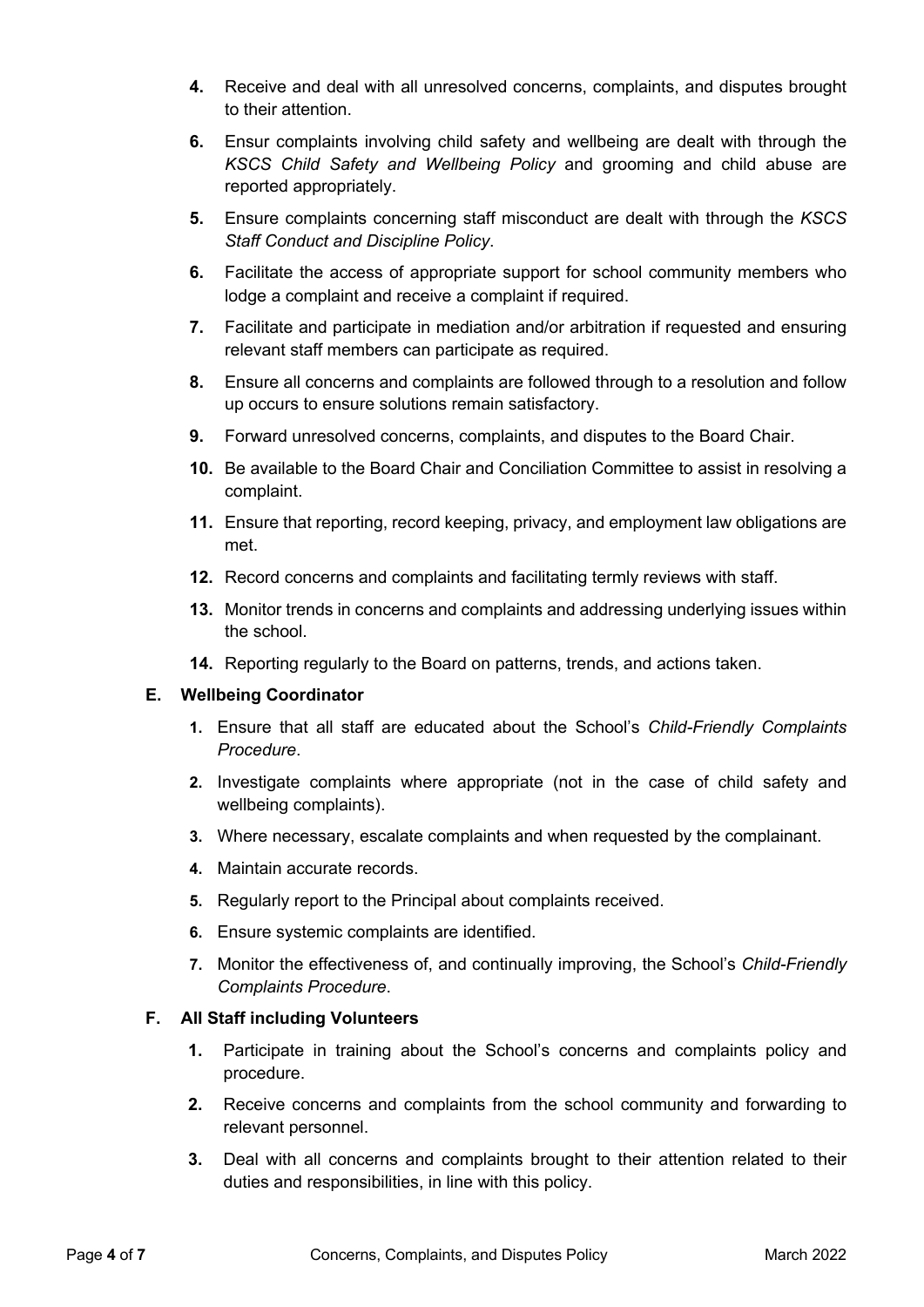- **4.** Forward unresolved concerns, complaints, and disputes to the Principal.
- **5.** Participate in mediation and/or arbitration if requested.
- **6.** Participate in the Conciliation Committee if requested.
- **7.** Regularly review the child-friendly complaints procedure with students and ensure they understand what to do if they have a concern or complaint.
- **8.** Teachers to record concerns and complaints and attend termly reviews with staff.

#### **G. Adult members of school community**

- **1.** Direct feedback, suggestions, concerns, and complaints to the appropriate person.
- **2.** Resolve concerns and complaints in a positive and constructive manner and in line with this policy.
- **3.** Discuss options regarding unresolved complaints and disputes with the Board Chair.
- **4.** Participate in mediation and/or arbitration if agreed upon.
- **5.** Work with the Conciliation Committee to resolve complaints if agreed.
- **6.** Suppor their children in expressing and resolving concerns and complaints at school.
- **H. Students** 
	- **1.** Ensure they tell someone if they have a concern or complaint.

### **Related Legislation**

- **A.** Corruption, Crime and Misconduct Act 2003 (WA)
- **B.** Criminal Code Act Compilation Act 1913 (WA)
- **C.** Disability Standards for Education 2005 (Cth)
- **D.** Equal Opportunity Act 1984 (WA)
- **E.** Human Rights and Equal Opportunity Commission Act 1986 (Cth)
- **F.** Incorporated Associations Act 2015
- **G.** Racial Discrimination Act 1975 (Cth)
- **H.** School Education Act 1999 (WA)
- **I.** School Education Regulations 2000 (WA)
- **J.** Teacher Registration Act 2012
- **K.** Working with Children Act 2004 (WA)

### **Related Kerry Street Documentation**

- **A.** Procedures and Forms including:
	- **1.** Concerns, Complaints, and Disputes Procedure
	- **2.** KSCS Concerns, Complaints, and Disputes Flowchart
	- **3.** KSCS Concerns, Complaints, and Disputes Policy Statement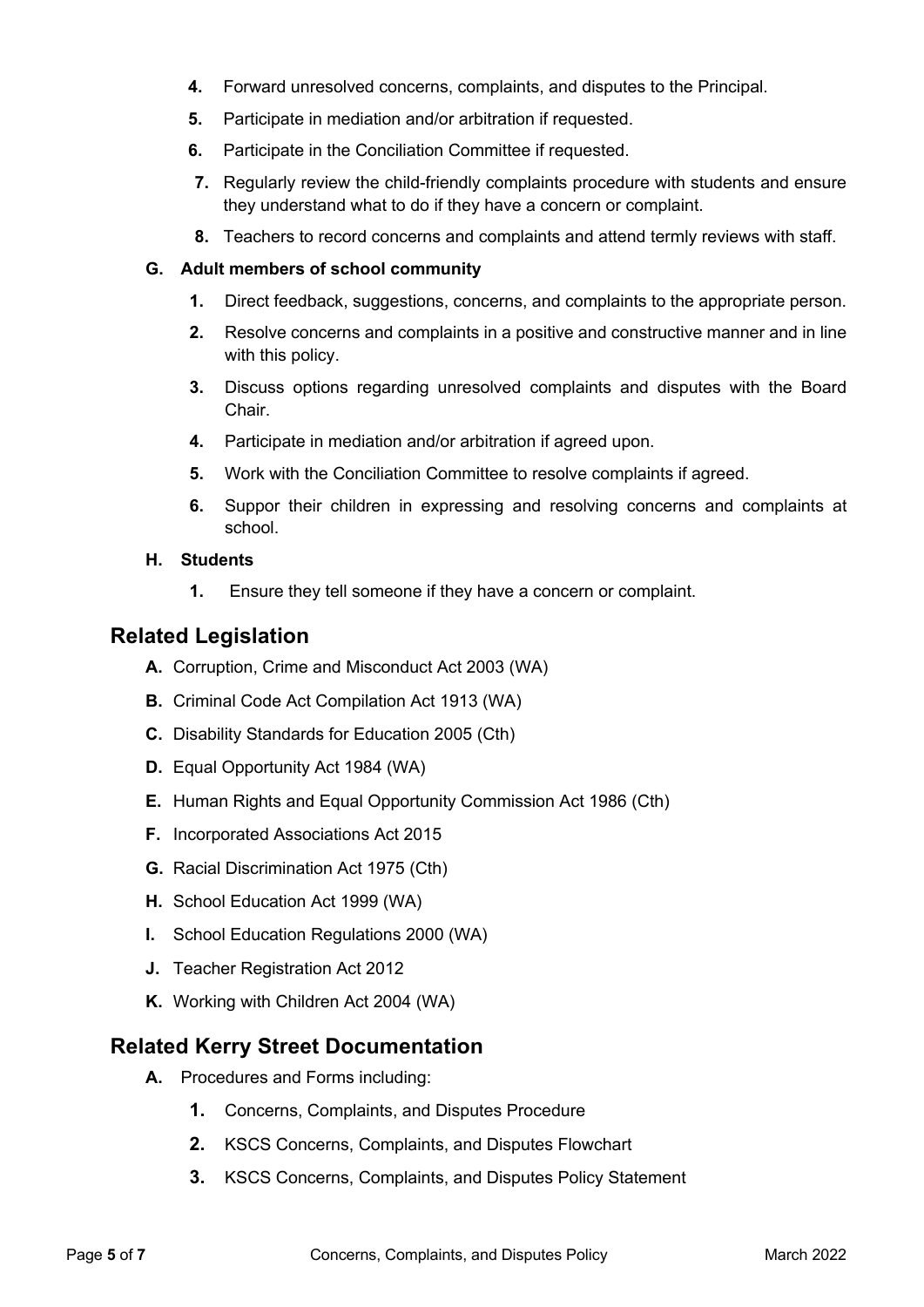- **4.** KSCS Child-Friendly Complaints Procedure
- **5.** Child-Friendly Complaints Poster for Staff
- **6.** Complaint Information for Students
- **7.** Child-Friendly Complaints Poster for Students
- **8.** Concerns and Complaints Review Form
- **B.** KSCS Policies including:
	- **1.** Child Safety and Wellbeing Policy
	- **2.** Communication Policy
	- **3.** Community Member Participation Policy
	- **4.** Critical Incidents Policy
	- **5.** Duty of Care Policy
	- **6.** Non-Discrimination and Anti-Harassment Policy
	- **7.** Privacy Policy
	- **8.** Records Management Policy
	- **9.** Staff Conduct and Discipline Policy
	- **10.** Staff Grievance Policy
	- **11.** Workplace Health and Safety Policy
- **C.** KSCS Constitution
- **D.** KSCS Values and Philosophy
- **E.** KSCS Codes of Conduct
- **F.** Complaint files
- **G.** Staff records

# **References and Resources**

- **A.** Are You Listening? Guidelines for Making Complaint Systems Accessible and Responsive to Children and Young People – Commissioner for Children and Young People WA.
- **B.** Complaint Handling Guide: Upholding the rights of children and young people Australian Government: National Office for Child Safety.
- **C.** National Principals of Child Safe Organisations Australian Government: National Office for Child Safety.

# **Contact Person**

Enquiries relating to this policy should be directed to the School Principal or Board Chair.

# **Breaches of this Policy**

Any breach of this policy may result in disciplinary action up to and including termination.

# **Review and Authorisation**